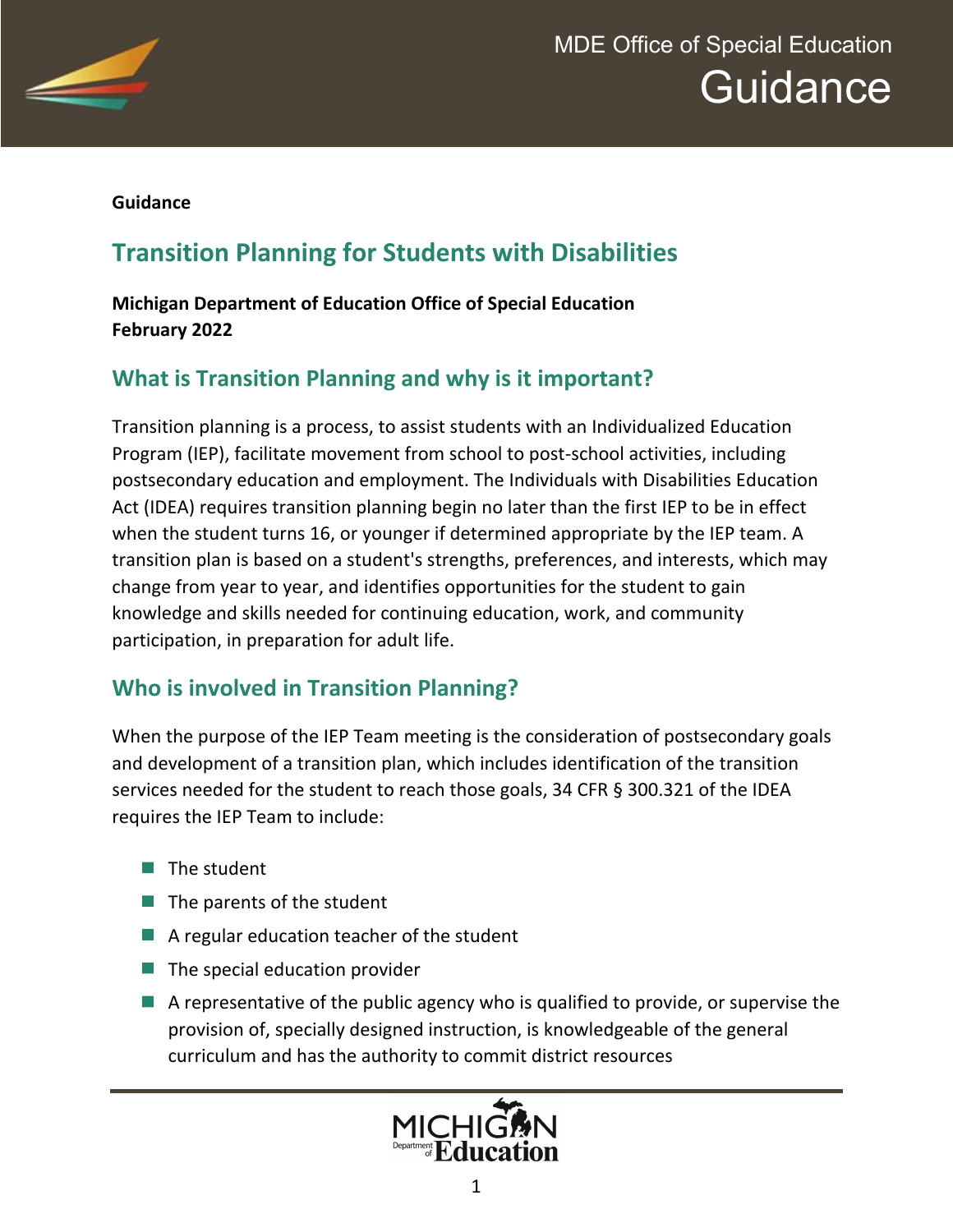- $\blacksquare$  An individual who can interpret the instructional implications of evaluation results
- E Representative(s) of any participating agency likely to be responsible for providing or paying for transition services, with consent of the parents or the student who has reached the age of majority

When the student does not attend the IEP Team meeting, the district must take other steps to ensure the student's preferences and interests are considered.

#### **Transition Assessments**

The IDEA requires the IEP Team to conduct age-appropriate transition assessments as part of the transition planning process to assist the student in developing postsecondary goals. Transition assessment is defined as an on-going process of gathering data about a student's strengths, needs, preferences, and interests as they relate to the demands of current and future work, education, living, personal, and social environments. Assessment data serves as the common thread in the transition process and forms the basis for defining goals and services to be included in the IEP. (Division on Career Development and Transition (DCDT) of The Council for Exceptional Children). Transition assessment is accomplished by using a variety of assessment instruments, transition tools, and other data sources including interest inventories, student surveys, skills assessments, aptitude assessments, observations, interviews, medical reports, etc. Transition assessments must be completed prior to the first IEP Team meeting where transition services will be discussed and must be updated annually. 34 CFR § 300.320(b)(1).

#### **Educational Development Plan and Transition Plan**

The Michigan Merit Curriculum legislation (PA 141 of 2007) established a requirement for schools to assist all students with the development of an Educational Development Plan (EDP) in grade 7 and subsequently to ensure each student reviews their EDP during grade 8 and revises it as appropriate before beginning high school. The EDP and the IEP are distinctly separate documents that share a common goal of improved postsecondary outcomes for students with disabilities.

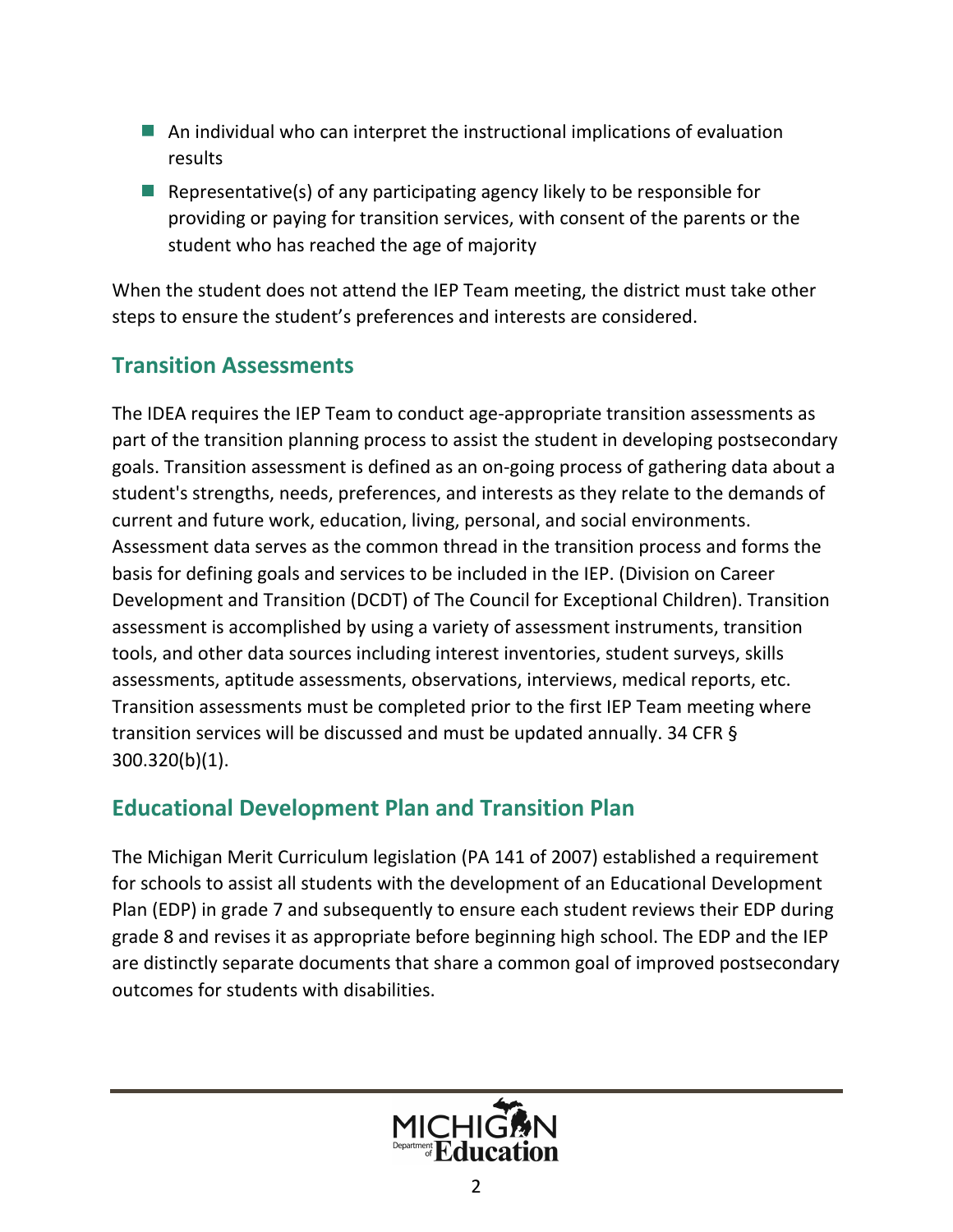The data gathered from the transition assessments and the EDP are used to develop measurable postsecondary goals in the areas of education, training, employment, and, when appropriate, independent living skills.

The link between the EDP and the IEP may be more clearly understood by thinking about universal elements of quality planning:

- Identification of student preferences, interests, strengths, and needs.
- Development of postsecondary goals in education, training, employment, and, when appropriate, adult living.
- Review of academic performance, learning style, and effective support strategies, for students in grades K-8.
- $\blacksquare$  Identification and coordination of course(s) and support.
- $\blacksquare$  Review on an annual basis.

### **Postsecondary Goals**

The transition plan must include measurable postsecondary goals based on ageappropriate transition assessment in the areas of education, training, employment, and independent living, where appropriate. Postsecondary goals identify the student's longterm goals beyond school. When the IEP Team is addressing secondary transition, the IEP must include at least one annual goal supporting the transition services identified in the plan. Annual goals must be measurable and are included in all IEPs, whether or not transition is being discussed.

### **Transition Services**

Transition services means a coordinated set of activities for a child with a disability which are:

■ Designed to be within a results-oriented process, focused on improving the academic and functional achievement of the student with a disability to facilitate the student's movement from school to post-school activities, including postsecondary education, vocational education, integrated employment (including supported employment), continuing and adult education, adult services, independent living, or community participation.

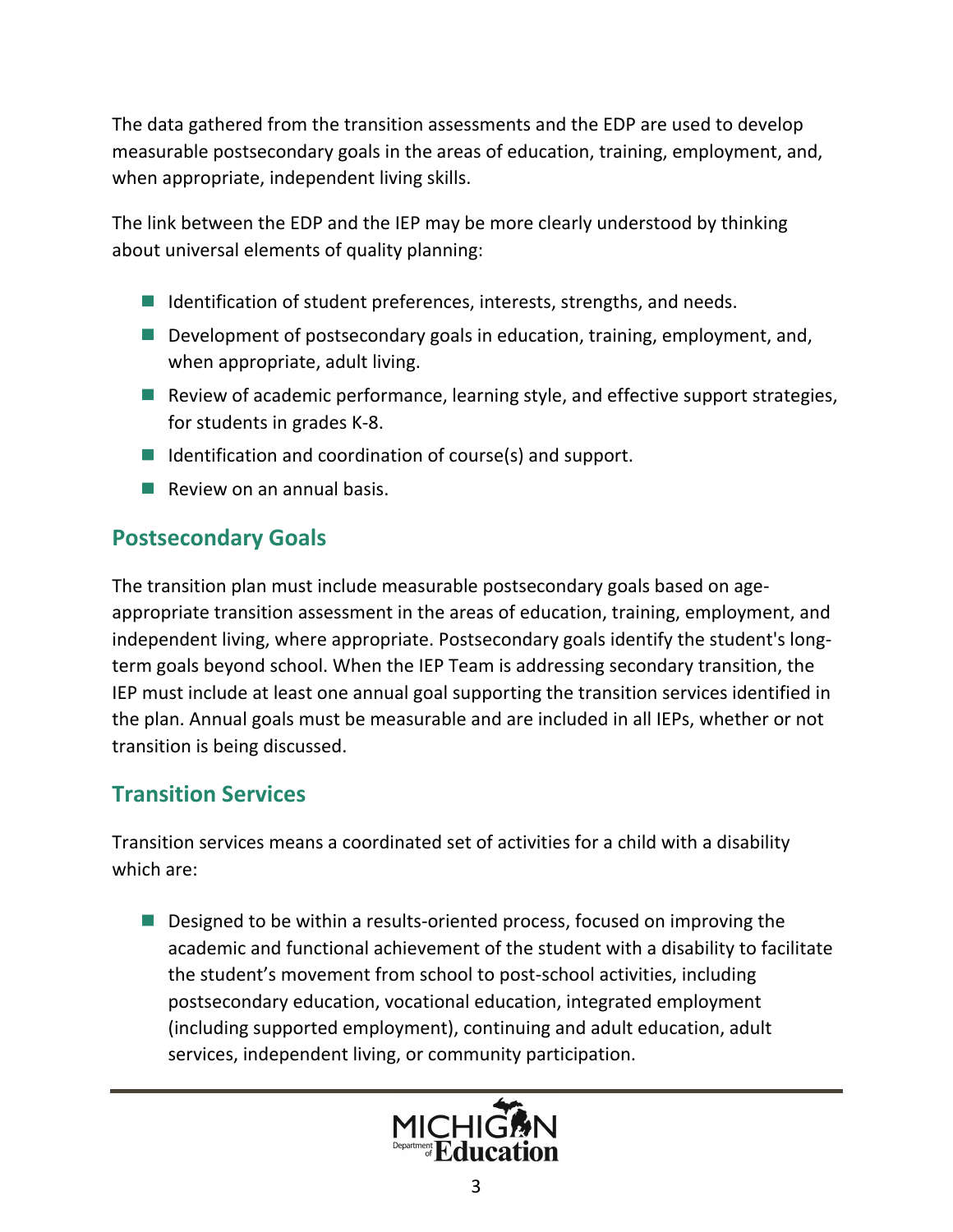- $\blacksquare$  Based on the individual student's needs, taking into account the strengths, preferences, and interests of the student; and includes:
	- **Instruction:** Teaching specific skills in both formal and informal educational settings and in the community.
	- · **Related Services:** Supports needed for students to access more integrated work, education, and living environments. Related services, within the context of transition services, are to help the student and family determine if services are needed beyond high school, help identify who or what agency might provide those services, help identify how the student and family can access those services and make the connections to needed services prior to the student leaving school.
	- · **Community Experience:** Includes participation in community work experiences, recreation/leisure activities, residential and community engagement activities, volunteering opportunities, training in accessing community settings, or joining a team/club/organization.
	- **Development of Employment:** Includes job-seeking skills, career exploration, skill training, and actual employment opportunities. Volunteer work also provides important skills and experiences that could lead to integrated employment.
	- **Other Post-School Adult-Living Objectives:** Includes those services and support activities, such as access to employment support agencies, establishing a bank account, registering to vote, filing taxes, renting a home, accessing medical services, filing for insurance, or accessing adult services, college information, or Social Security Income (SSI).
	- · **Acquisition of Daily Living Skills (when appropriate):** Creating opportunities at school and in the community to learn skills to live independently or with support(s). These skills may include housekeeping, medication, self-management, transportation and mobility, self-advocacy and self-awareness, and others associated with being an active community member.
	- · **Functional Vocational Evaluation:** An in-depth look at the career and vocational interests and skills of a student with disabilities within the

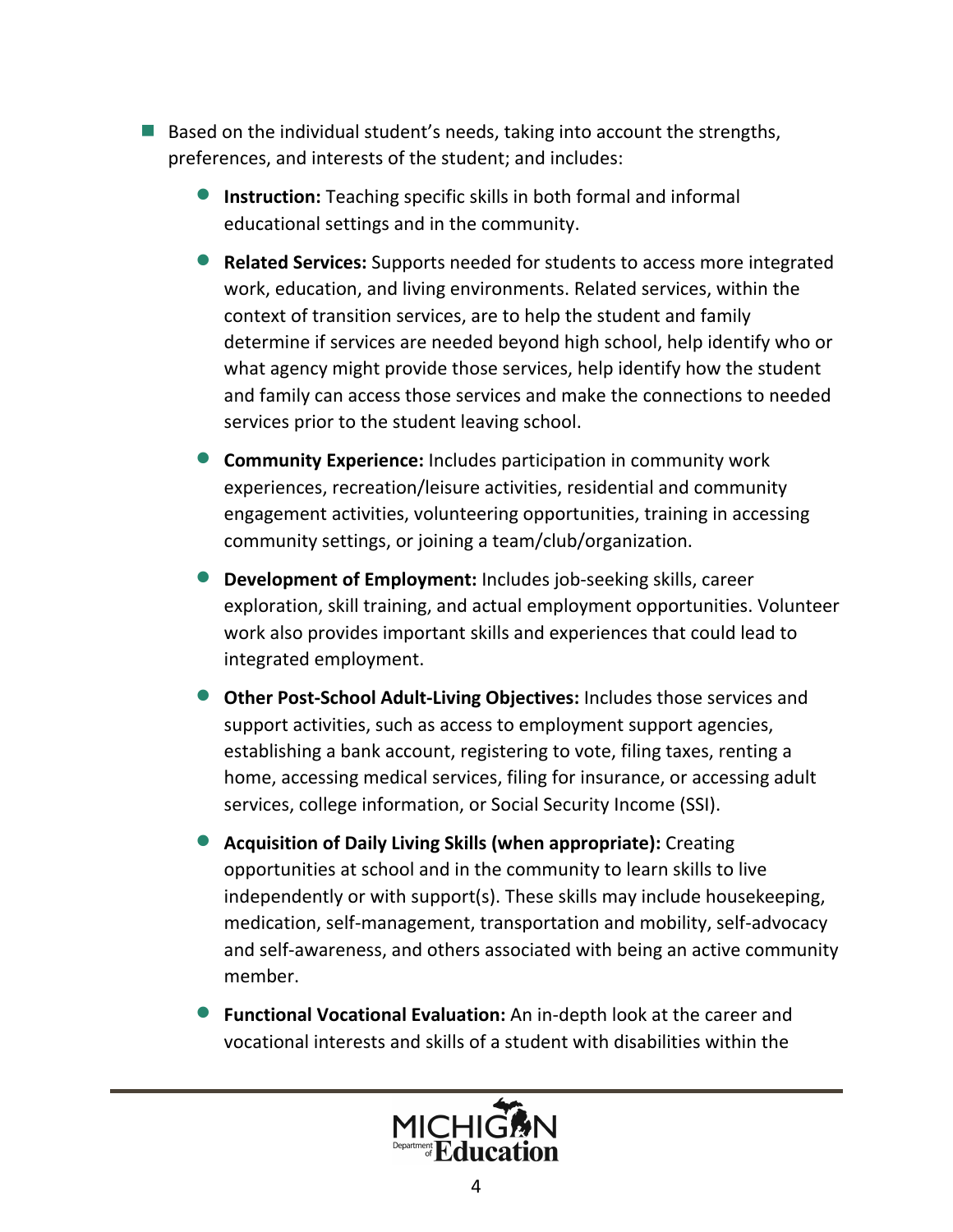context of authentic work experiences. This includes situational assessments or community-based assessments in the setting where the actual skills and/or job are performed. The evaluation provides specific data regarding general work behaviors across a variety of job sites.

#### **Collaboration with State and Community Agencies**

Effective transition planning occurs when schools and community agencies work together to plan and coordinate the provision of transition services and supports.

Connecting students to appropriate community agencies before the student transitions from school to adult life is critical for improving student outcomes, achieving competitive integrated employment, postsecondary education and training (including credential attainment), and independent living.

## **Agencies**

[Bureau of Services for Blind Persons \(BSBP\):](https://www.michigan.gov/leo/0,5863,7-336-94422_28313---,00.html) Like Michigan Rehabilitation Services, BSBP provides vocational services; however, BSBP works specifically with persons who are blind or visually impaired. In addition, BSBP provides training and other services to empower people to achieve their individual goals, including pre-employment transition services. Depending on the individual's needs and eligibility for specific services, BSBP may also provide some types of adaptive equipment, and computer software.

[Centers for Independent Living \(CIL\):](http://www.dnmichigan.org/cil-directory/) Consumer-controlled, community-based, crossdisability, nonresidential private nonprofit agency that are designed and operated within a local community by individuals with disabilities and provides an array of independent living services. The goal of a CIL is to assure people with disabilities have the services and supports essential to make informed choices, to have personal control over their own lives, and to participate to the fullest extent possible in the everyday activities of work, home, family, and community.

[Community Mental Health Services \(CMH\)](https://www.michigan.gov/mdhhs/0,5885,7-339-71550_2941_4868_4899---,00.html): Mental health services in Michigan are coordinated through local Community Mental Health Services Programs, which can sometimes go by names other than "Community Mental Health". CMHs might provide direct services, or contract with separate agencies to provide services. Contact your local CMH to get started.

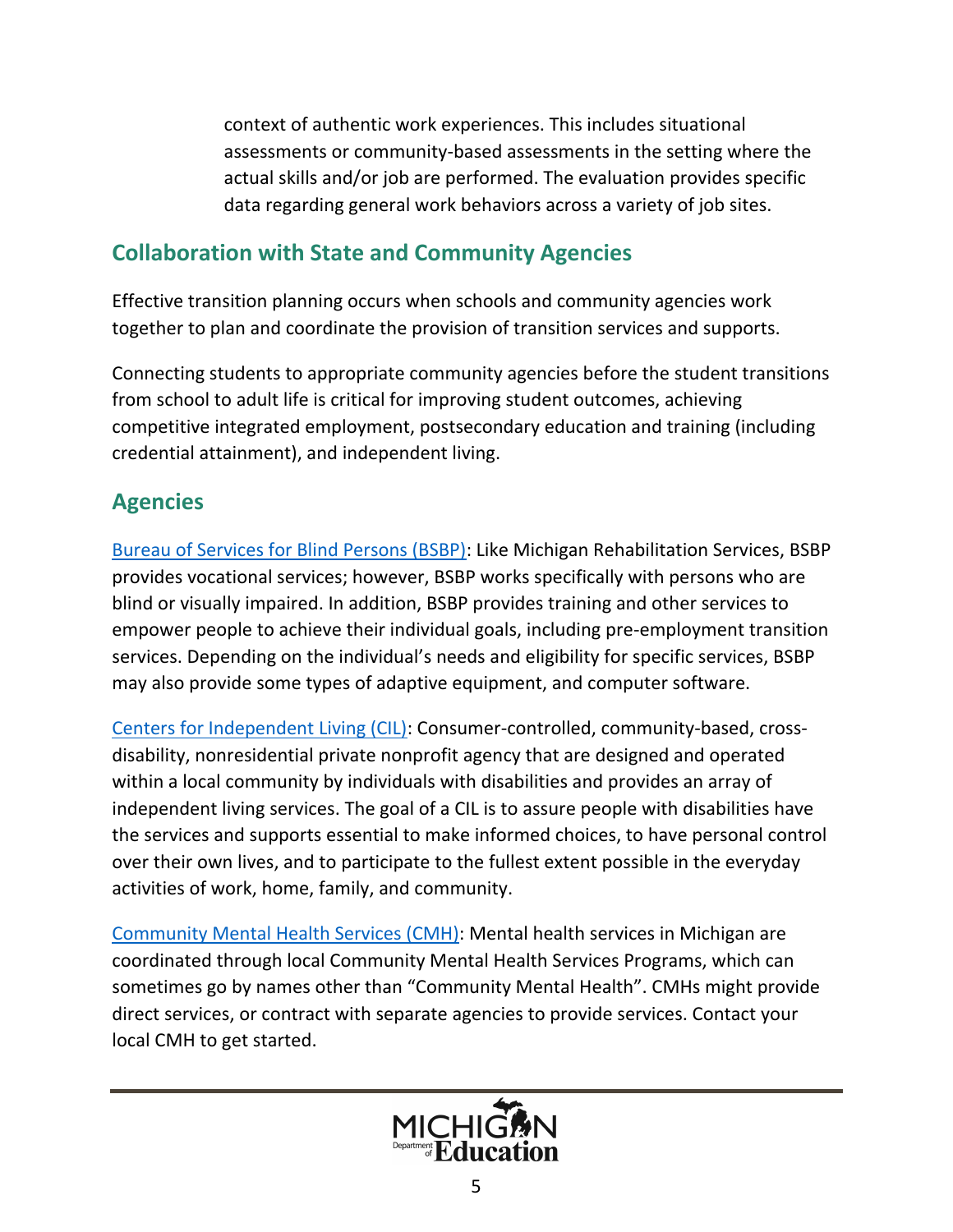[Michigan Department of Health and Human Services \(MDHHS\):](https://www.michigan.gov/mdhhs/0,5885,7-339-73970_5461---,00.html) Administers several programs which may be useful for adults with disabilities. These services include home help services, food assistance, health care coverage, supported employment, and state disability assistance.

Michigan Developmental [Disabilities Institute-Wayne State University](https://ddi.wayne.edu/links): The mission is to contribute to the development of inclusive communities and quality of life for people with disabilities and their families through a culturally sensitive, statewide program of training and education, community support and services, research, and sharing of information. The Michigan Developmental Disabilities Institute is one of 67 University Centers for Excellence in Developmental Disabilities (UCEDD) nationally.

[Michigan Rehabilitation Services \(MRS\)](https://www.michigan.gov/leo/0,5863,7-336-94422_97702_98392-522288--,00.html): Provides vocational services and training to assist young adults, and adults, with disabilities gain or retain employment. Available services include reasonable accommodation recommendations, employee counseling, job analyses, job coaching, skill analyses, pre-employment transition services.

### **Resources**

[Michigan Developmental Disabilities Council](https://www.michigan.gov/mdhhs/0,5885,7-339-71550_2941_4868_4897---,00.html): The Council's mission is to support people with developmental disabilities to achieve life dreams and has an overarching principle that people with disabilities are supported across their lifespan to live self-determined and self-directed lives in a diverse and inclusive community.

[Measurable Annual Goals and Short-Term Objectives](https://www.michigan.gov/documents/mde/Measurable_Goals_558267_7.pdf): IEP goals and objectives must include certain compliance components to measure and report student progress.

[Measurable and Annual Goals and Short-Term Objectives -](https://www.michigan.gov/documents/mde/MeasurableGoals_Substantive_650503_7.pdf) Substantive Compliance: Information for determining substantive compliance for the purposes of providing an educational benefit.

[National Technical Assistance Center on Transition: The Collaborative \(NTACT:C\)](https://transitionta.org/): Provides information, tools, and supports to assist multiple stakeholders in delivering effective services and instruction for secondary students and out of school youth with disabilities. NTACT:C is a Technical Assistance Center co-funded by the U.S. Department of Education's Office of Special Education Programs (OSEP) and the Rehabilitation Services Administration (RSA).